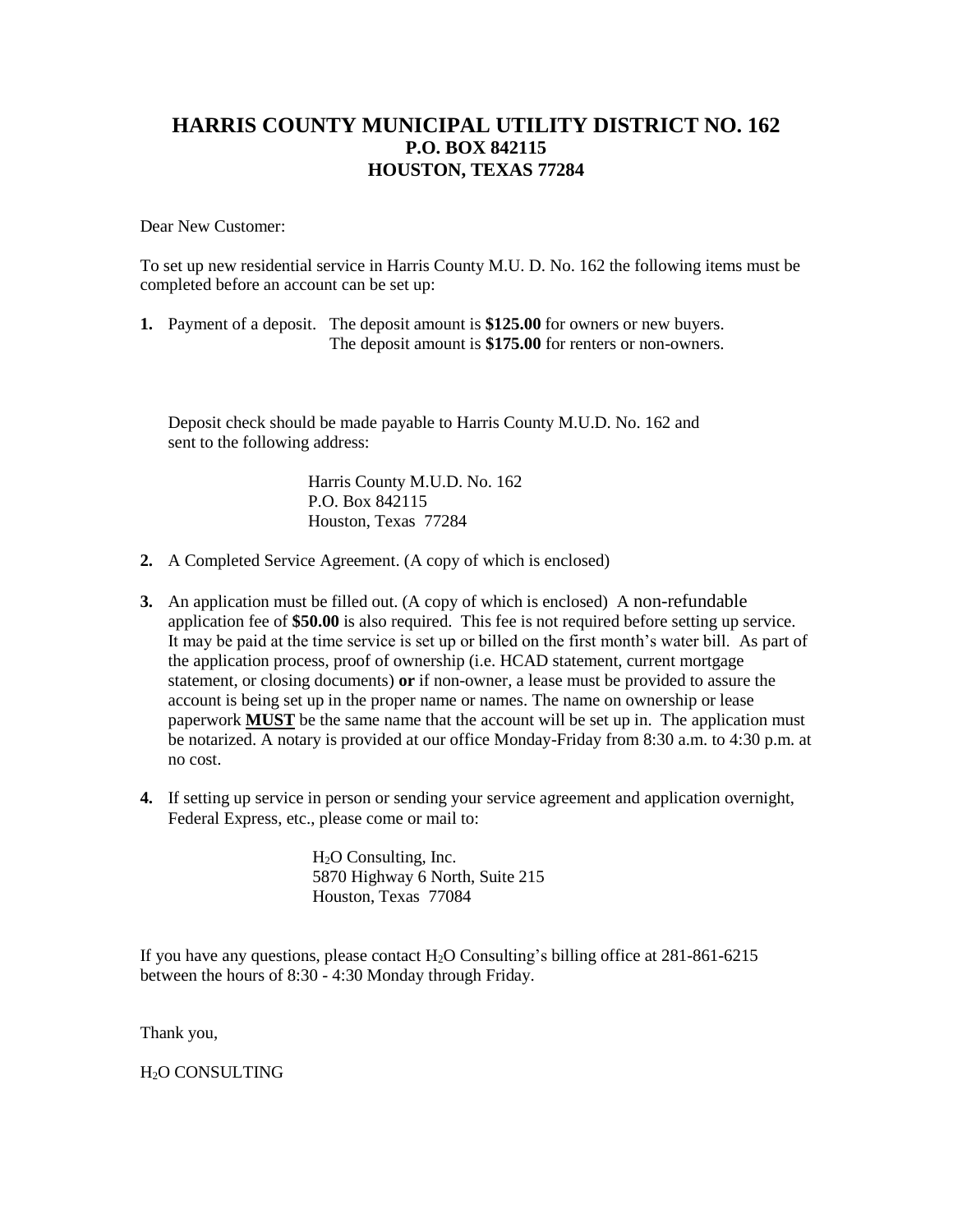## **SERVICE AGREEMENT**

- I. PURPOSE. Harris County MUD No. 162 is responsible for protecting the drinking water supply from contamination or pollution which could result from improper plumbing practices. The purpose of this service agreement is to notify each customer of the plumbing restrictions which are in place to provide this protection. The utility enforces these restrictions to ensure the public health and welfare. Each customer must sign this agreement before the Harris County MUD No. 162 will begin service. In addition, when service to an existing connection has been suspended or terminated, the water system will not re-establish service unless it has a signed copy of this agreement.
- II. PLUMBING RESTRICTIONS. The following unacceptable plumbing practices are prohibited by State regulations.
	- A. No direct connection between the public drinking water supply and a potential source of contamination is permitted. Potential sources of contamination shall be isolated from the public water system by an airgap or an appropriate backflow prevention device.
	- B. No cross-connection between the public drinking water supply and a private water system is permitted. These potential threats to the public drinking water supply shall be eliminated at the service connection by the installation of an air-gap or a reduced pressure-zone backflow prevention device.
	- C. No connection which allows water to be returned to the public drinking water supply is permitted.
	- D. No pipe or pipe fitting which contains more than a weighted average of 0.25% lead may be used for the installation or repair of plumbing at any connection which provides water for human use.
	- E. No solder or flux which contains more than 0.2 percent lead can be used for the installation or repair of plumbing at any connection which provides water for human use.
- III. SERVICE AGREEMENT. The following are the terms of the service agreement between the Harris County MUD No. 162 (the Water System) and (the "Customer").
	- A. The Water System will maintain a copy of this agreement as long as the Customer and/or the premises is connected to the Water System.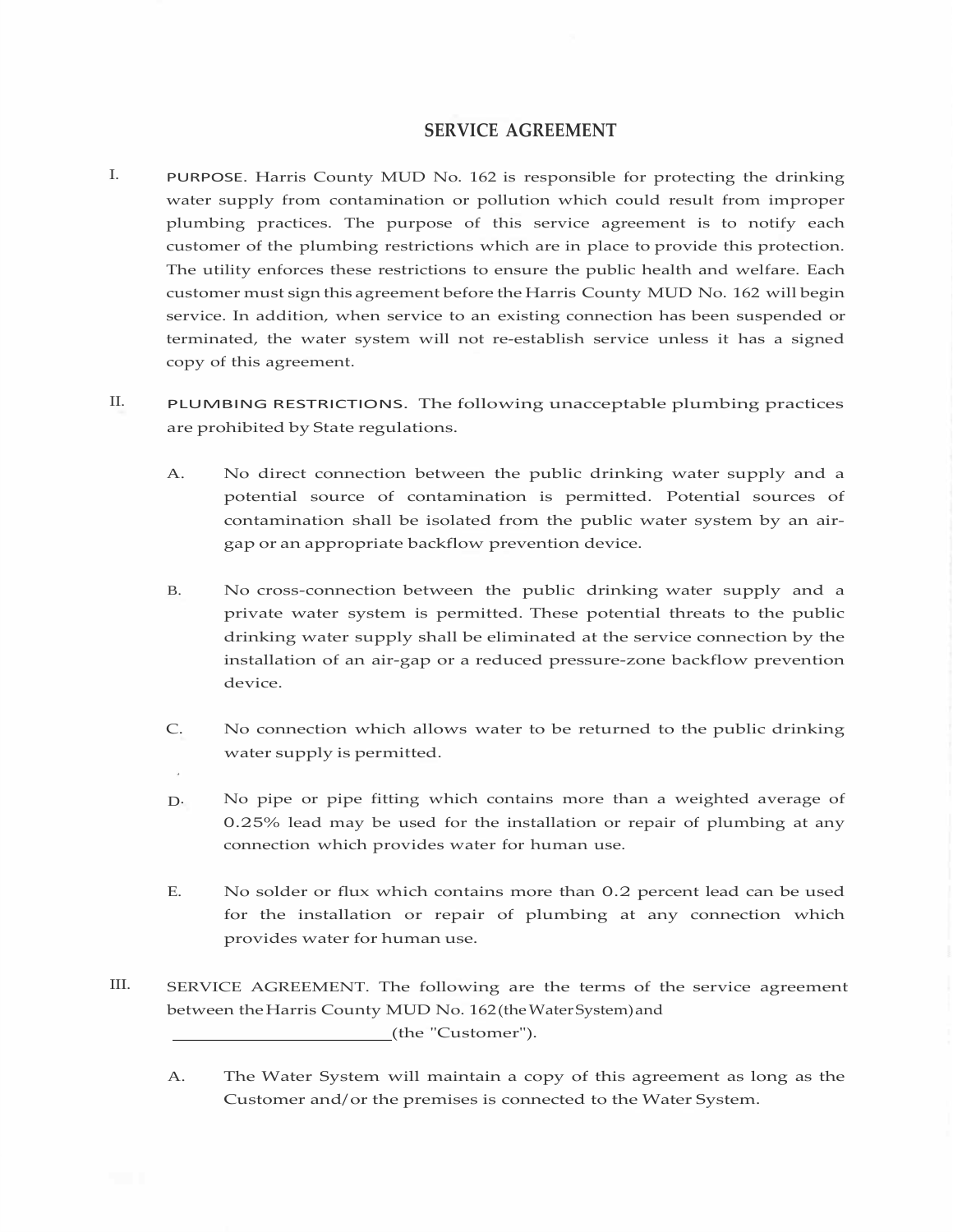- B. The Customer shall allow his property to be inspected for possible crossconnection and other unacceptable plumbing practices. These inspections shall be conducted by the Water System or its designated agent prior to initiating new water service; when there is reason to believe that crossconnections or other unacceptable plumbing practices exist; or after any major changes to the private plumbing facilities. The inspections shall be conducted during the Water System's normal business hours.
- C. The Water System shall notify the Customer in writing of any crossconnection or other unacceptable plumbing practice which has been identified during the initial inspection or the periodic reinspection.
- D. The Customer shall immediately correct any unacceptable plumbing practice on his premises.
- E. The Customer shall, at his expense, properly install, test, and maintain any backflow prevention device required by the Water System. Copies of all testing and maintenance records shall be provided to the Water System.
- F. The Customer understands and agrees that the Water System does not guarantee any specific quantity or pressure of water for any purpose whatsoever and that the Water System is not liable to the Customer for failure or refusal to furnish any particular amount or pressure of water to the Customer at any time.
- IV. ENFORCEMENT. If the Customer fails to comply with the terms of the Service Agreement, the Water System shall, at its option, either terminate service or properly install, test, and maintain an appropriate backflow prevention device at the service connection. Any expenses associated with the enforcement of this Service Agreement shall be billed to the Customer.

#### CUSTOMER'SSIGNATURE:

DATE:

## ADDRESS:

o I request that all information concerning my account be kept confidential from open records requests.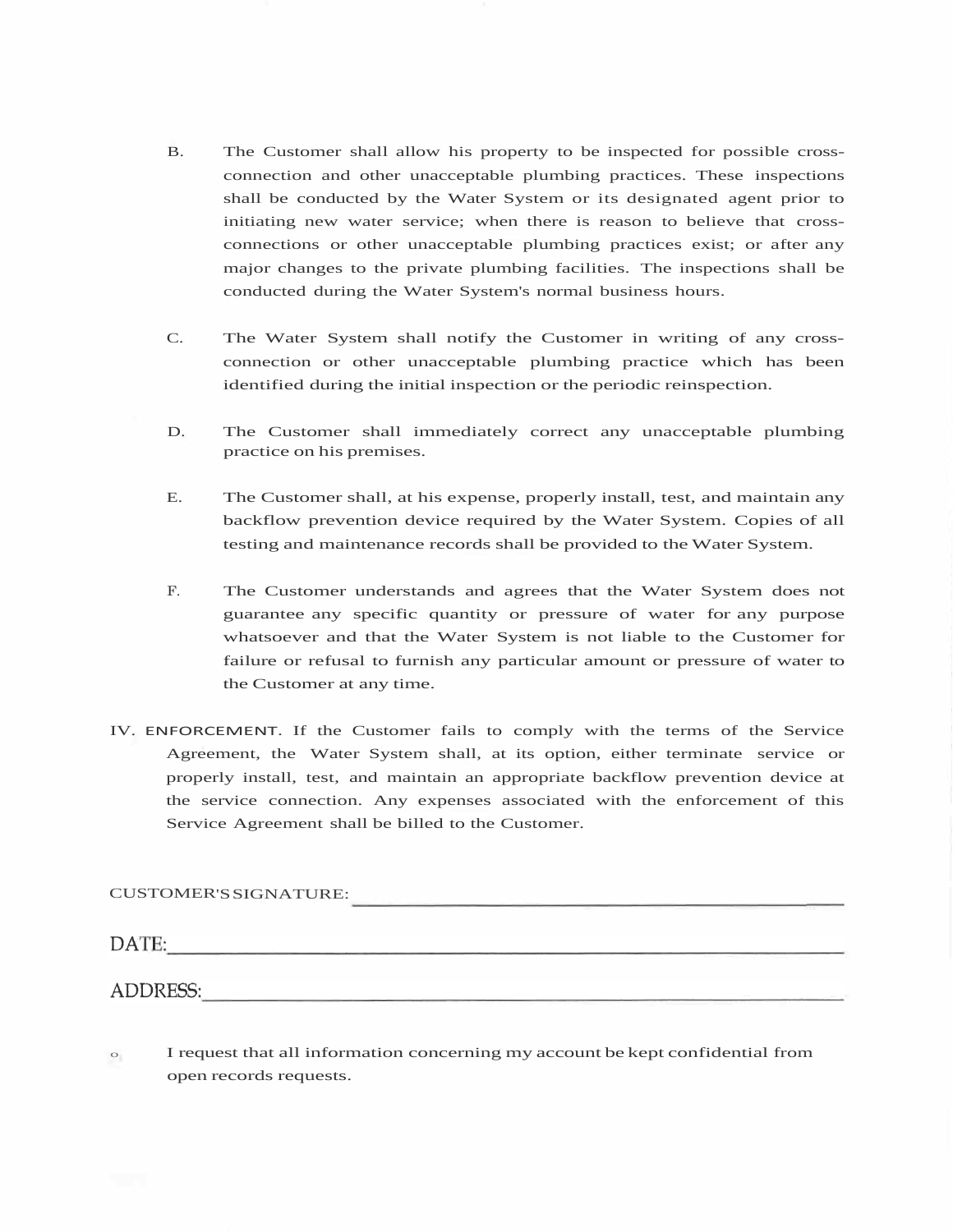# **HARRIS COUNTY MUD #162**

**APPLICATION FOR NEW SERVICE**

| <b>APPLICANT MUST COMPLETE ITEMS NUMBERED 1-7 (Please print all information)</b>                |                                                                           |
|-------------------------------------------------------------------------------------------------|---------------------------------------------------------------------------|
|                                                                                                 |                                                                           |
| 2. OWNER: _____ NON-OWNER: ____                                                                 |                                                                           |
| 3. NAME/ NAMES ACCOUNT IS TO BE SET UP IN:                                                      |                                                                           |
| 4. SERVICE ADDRESS:                                                                             |                                                                           |
| 5. MAILING ADDRESS:                                                                             |                                                                           |
| 6. TELEPHONE NUMBER:                                                                            | <u> 1989 - Johann Stoff, amerikansk politiker (d. 1989)</u>               |
|                                                                                                 |                                                                           |
|                                                                                                 |                                                                           |
| 7. EMAIL:                                                                                       |                                                                           |
|                                                                                                 | DO NOT WRITE BELOW THIS LINE - BILLING DEPARTMENT REPRESENTATIVE USE ONLY |
|                                                                                                 |                                                                           |
|                                                                                                 | DO NOT WRITE BELOW THIS LINE - NOTARY USE ONLY                            |
| Verified New Account Customer ID Yes _________ No________                                       |                                                                           |
| (Driver's License, Identification Card, etc. provided)                                          |                                                                           |
|                                                                                                 |                                                                           |
| Before me, a notary public, on this day ______________________(date) personally                 |                                                                           |
|                                                                                                 |                                                                           |
| to be the person whose name is subscribed to the foregoing document and, being by me first duly |                                                                           |
| sworn, declared that the statements therein contained are true and correct.                     |                                                                           |

**\_\_\_\_\_\_\_\_\_\_\_\_\_\_\_\_\_\_\_\_\_\_\_\_\_\_\_\_\_\_\_\_\_\_**